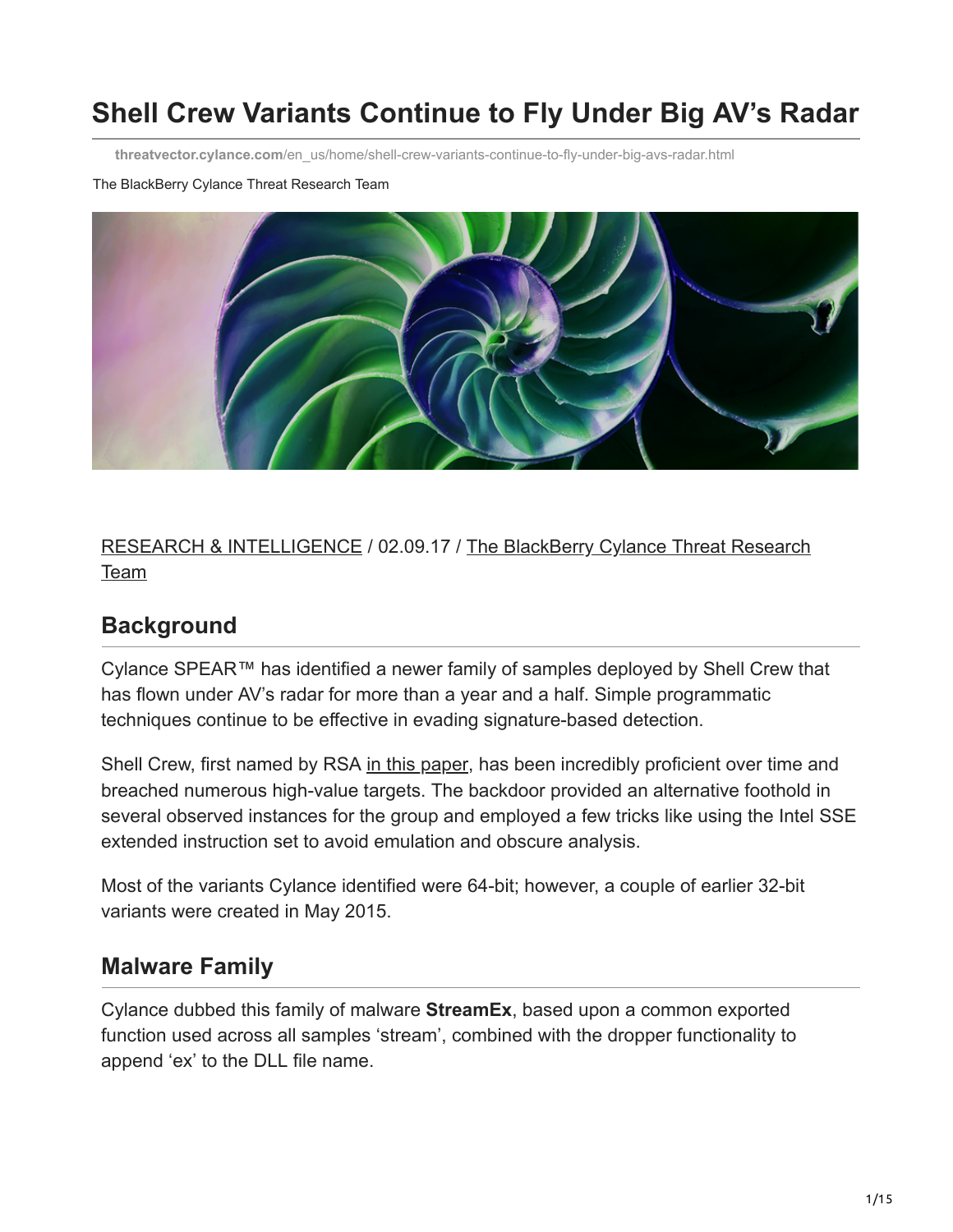The StreamEx family has the ability to access and modify the user's file system, modify the registry, create system services, enumerate process and system information, enumerate network resources and drive types, scan for security tools such as firewall products and antivirus products, change browser security settings, and remotely execute commands. The malware documented in this post was predominantly 64-bit, however, there are 32-bit versions of the malware in the wild.

A few of the samples were picked up by AV heuristics within the last few months, but newer samples are still coming back with zero detection rates.

### **Persistence and Initial Execution Setup**

The droppers for the backdoor use a semi-random name chosen from the existing service entries under the 'netsvcs' registry key on the machine. Once a suitable service name is identified, the dropper appends 'ex.dll' to the file path associated with the service DLL. The registry key, which contains available services that belong to the netsvcs group, is defined at:

'HKEY\_LOCAL\_MACHINE\SOFTWARE\Microsoft\Windows NT\CurrentVersion\Svchost\netsvcs'

Pseudo code to create the service: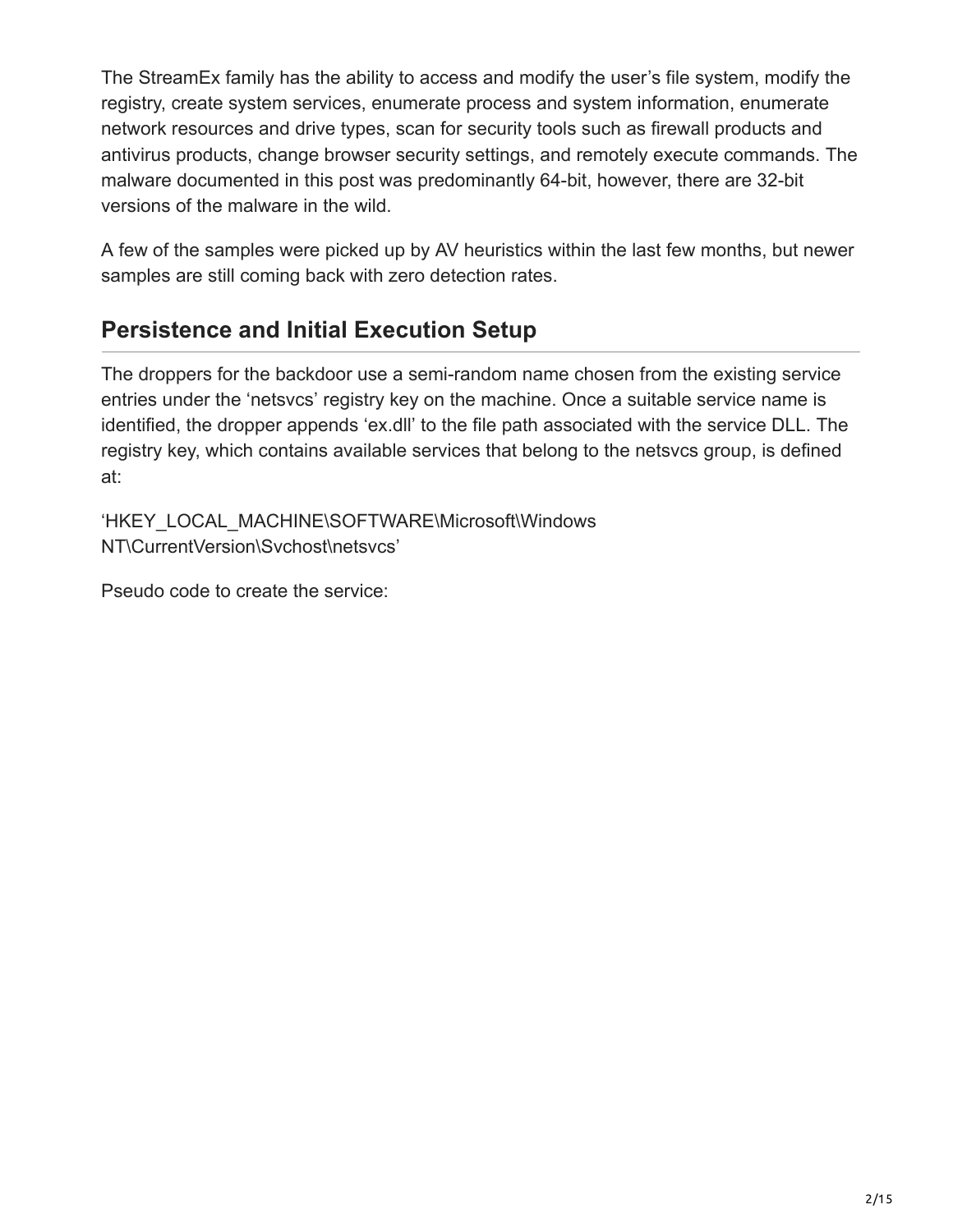create service pcode.png

*Figure 1: Pseudo Code Used to Create the Service*

This initial DLL with 'ex' appended to the end of the file name is then saved into the system directory. The malware is copied from the resource section of the dropper and set in the registry to auto-start as the newly created service. The malware will temporarily be saved into the 'temporary path' location on the computer (found using the 'GetTempPathA' API call) and then moved into the final location under the system directory.

*"The GetTempPath function checks for the existence of environment variables in the following order and uses the first path found:*

- 1. *The path specified by the TMP environment variable.*
- 2. *The path specified by the TEMP environment variable.*
- 3. *The path specified by the USERPROFILE environment variable.*
- 4. *The Windows directory.*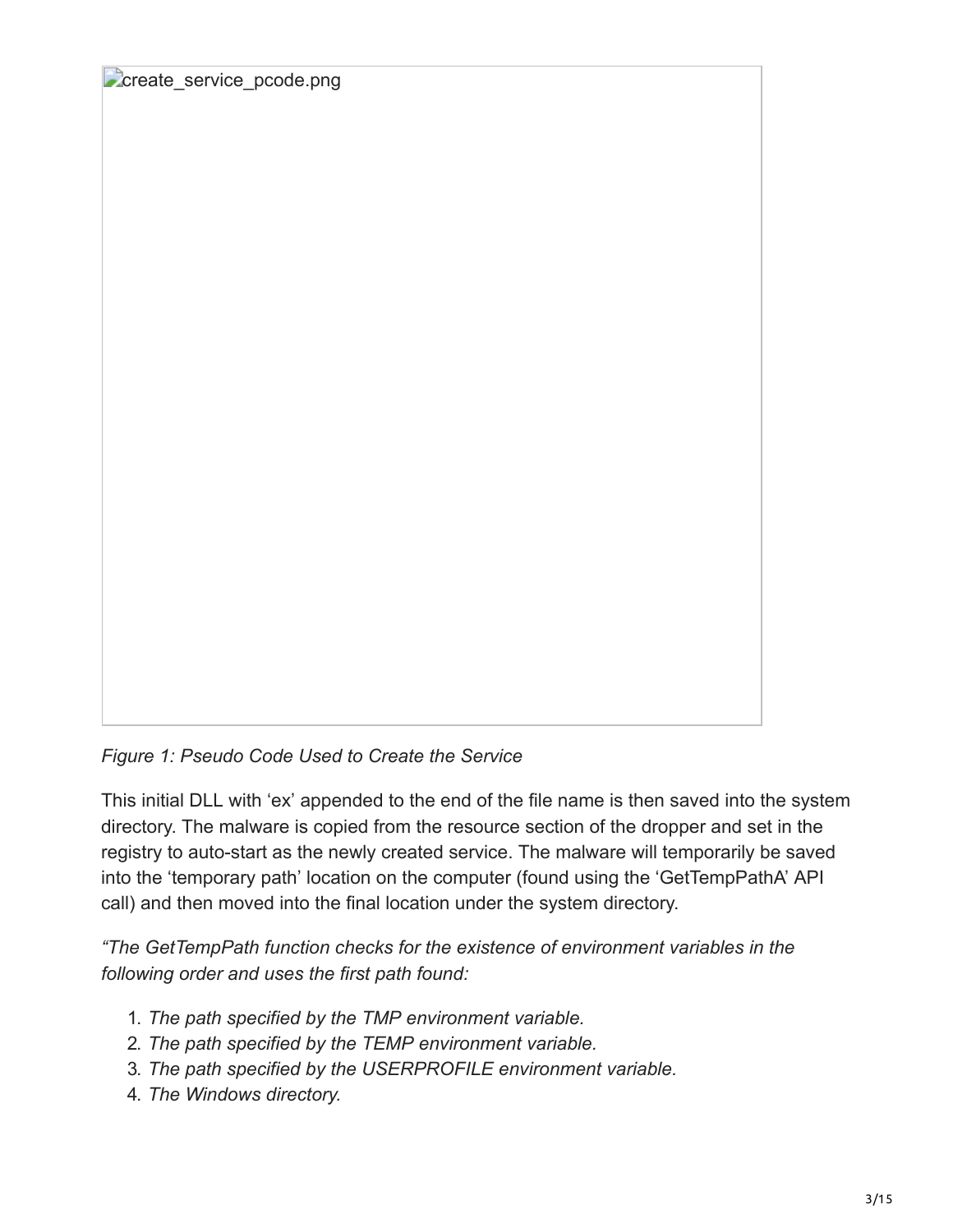Ref: https://msdn.microsoft.com/en[us/library/windows/desktop/aa364992%28v=vs.85%29.aspx](https://msdn.microsoft.com/en-us/library/windows/desktop/aa364992(v=vs.85).aspx)

The dropper will find and locate the backdoor as either 'IDR\_PEACH\_DLL' or 'PEACH\_DLL' within the resource section of the dropper.

Dropper – Find resource pseudo code: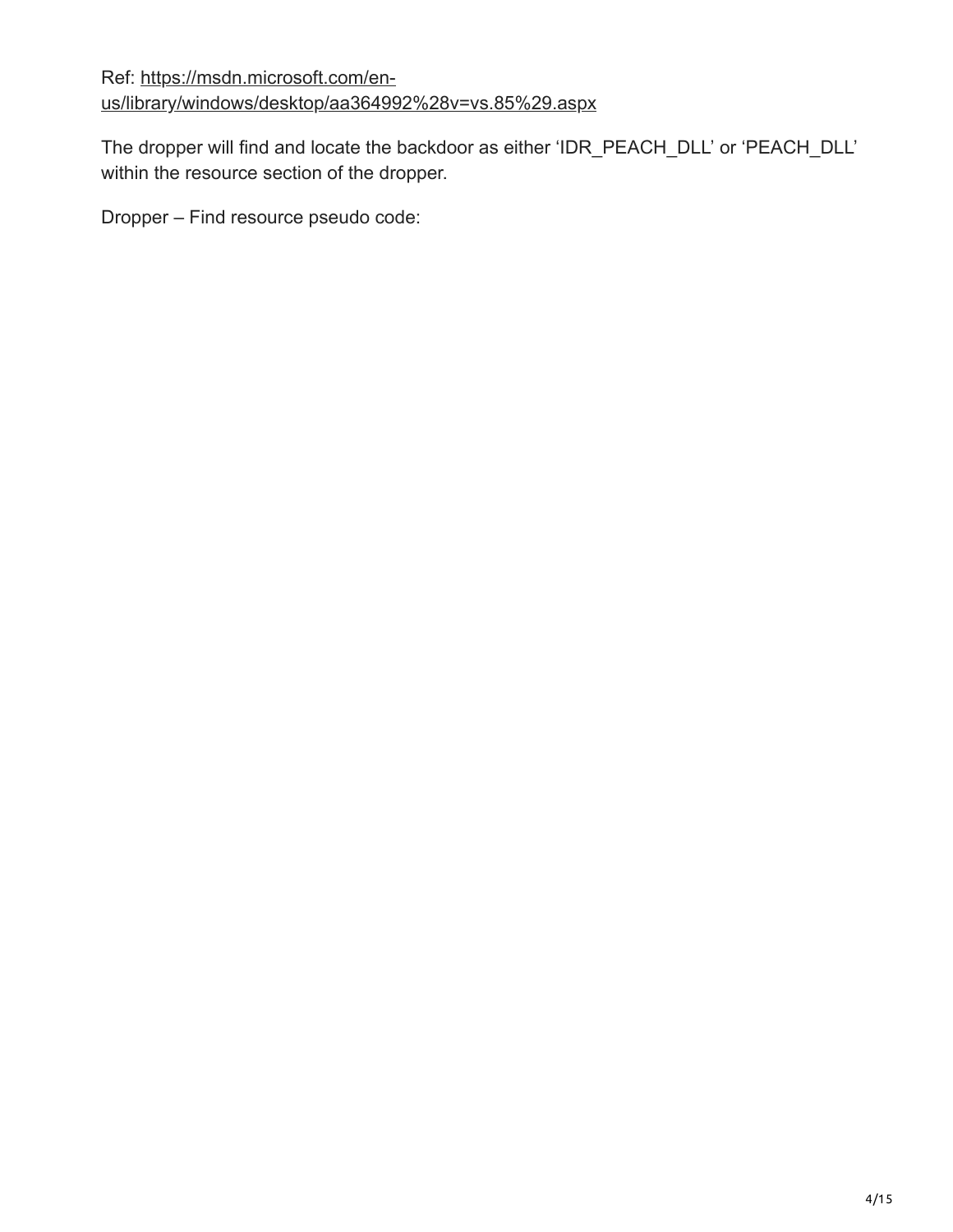save\_rsc\_to\_tmp\_path.png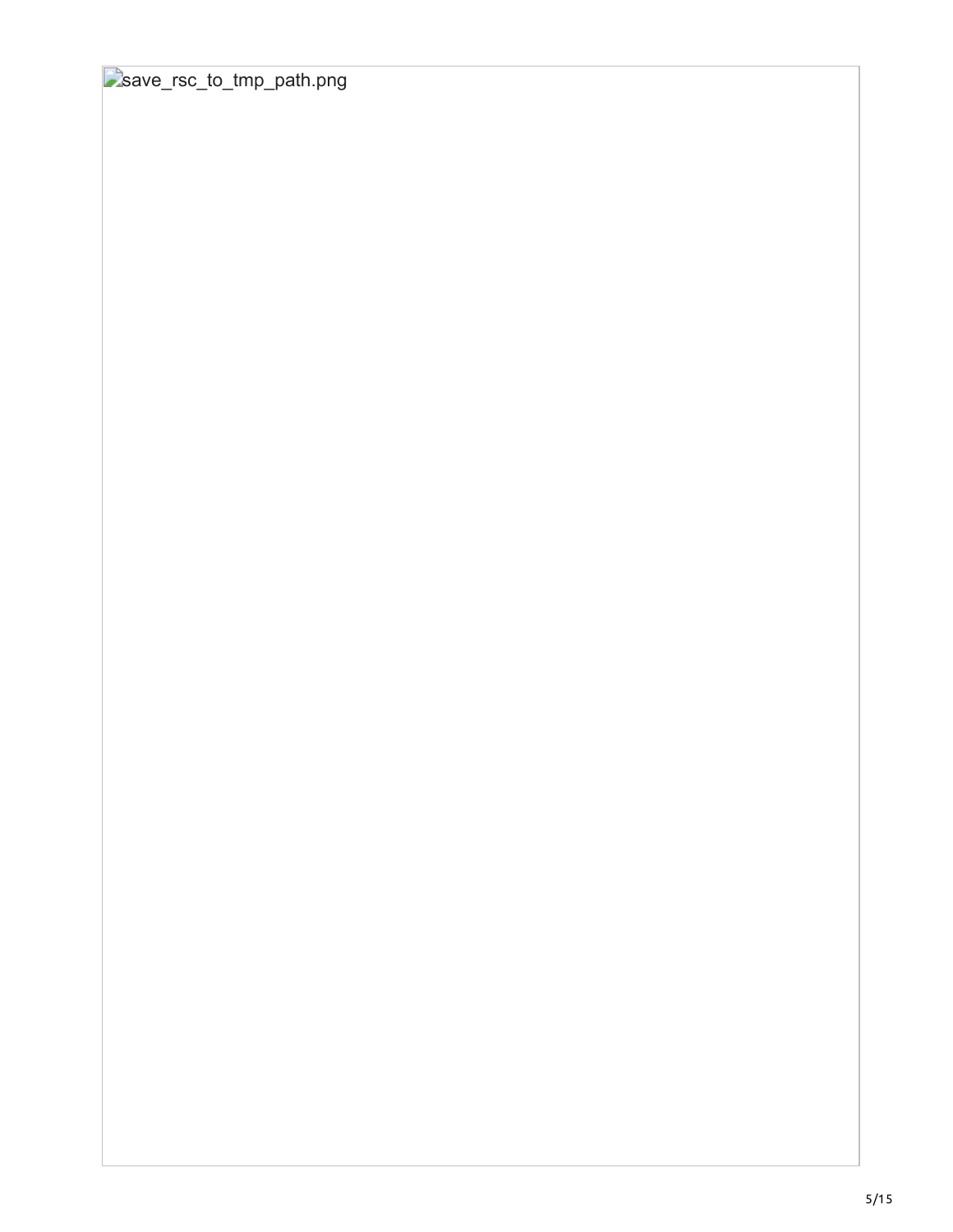#### *Figure 2: Save RSC to Temp Path*

The malware relies upon execution as a ServiceDLL to persist on a victim system and thus will utilize the ServiceMain export by default. During execution of ServiceMain, a new DLL is copied into the system directory with a randomized name, starting with the ascii characters 'bt' followed by 6 numeric digits and the extension '.dll' and may display a falsified 'File Modified' date.

Next, rundll32 will be used to call the exported function 'stream' from the newly copied 'bt' DLL. The name of the associated service will be added after 'stream' in the command line argument that calls the DLL. This control flow starts the primary operation of the DLL.

### **String Obfuscation Techniques**

Some commands in the code are obfuscated by a simple technique that utilizes statically programmed fragments of strings when starting the 'bt' DLL. The code appends the strings in the proper order and then utilizes them in accordance with the part of execution that is being set up. This technique is fairly common and unsophisticated, but it may possibly help prevent rudimentary analysis by making it harder to read the strings seen in the binary.

An example of this is shown where the code is setting up the command line syntax to start rundll32 with the 'bt' file name utilizing the stream export: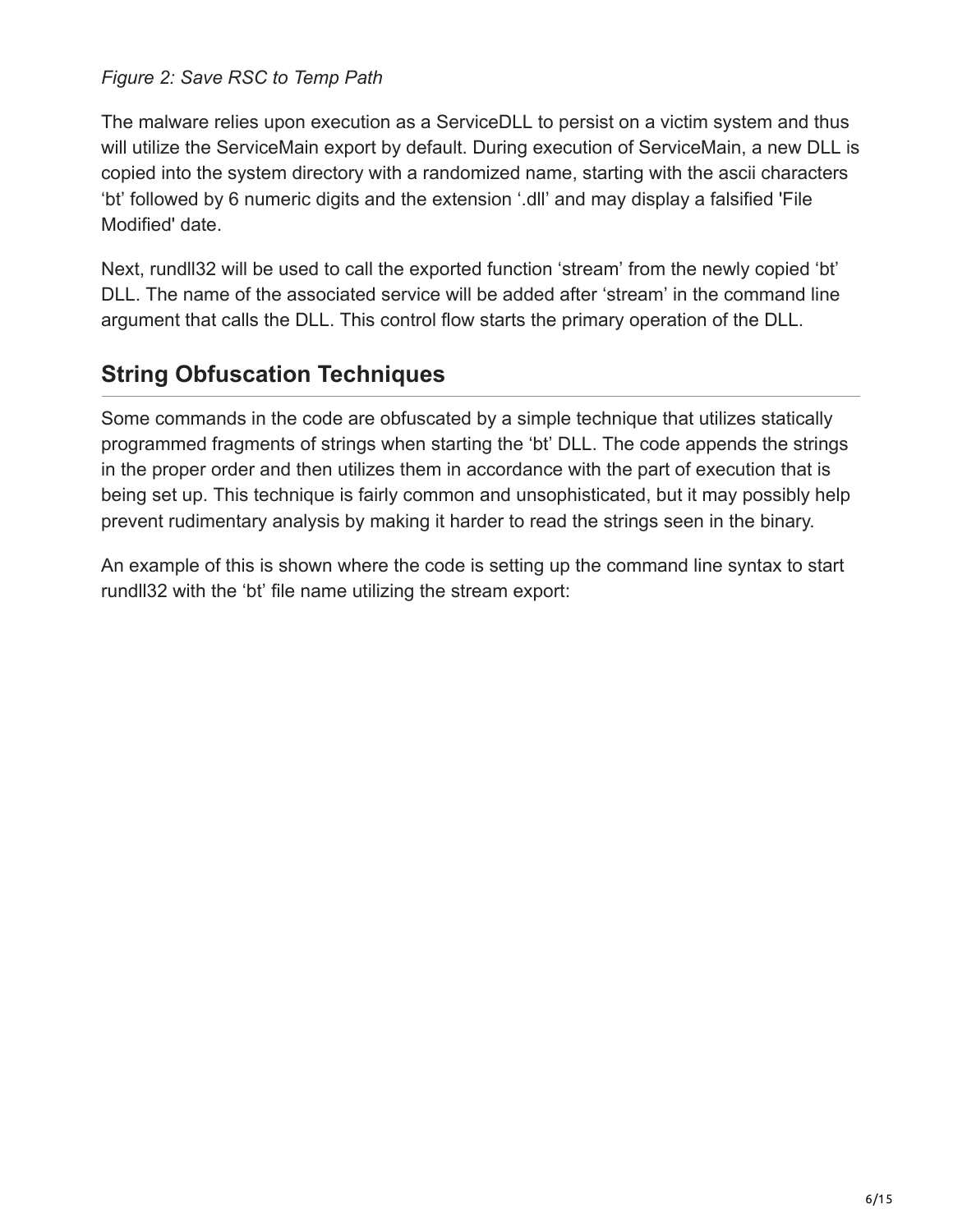**Estring** obfuscation.png

*Figure 3: Code Snippet Showing String Obfuscation*

Ultimately, the code results prints this string (or something similar to it) for use by the malware:

**C:\Windows\system32\rundll32.exe "C:\Windows\system32\bt123456.dll",stream ServiceName.**

### **Malware Configuration and Operation**

The malware used a simple one-byte xor against the byte 0x91 to encode its configuration data. Once the configuration information is decoded in the normal execution flow, the malware will attempt to contact the command and control (C&C) server(s) using an HTTP GET request. The following python snippet can be used to find and decode the configuration block from StreamEx samples: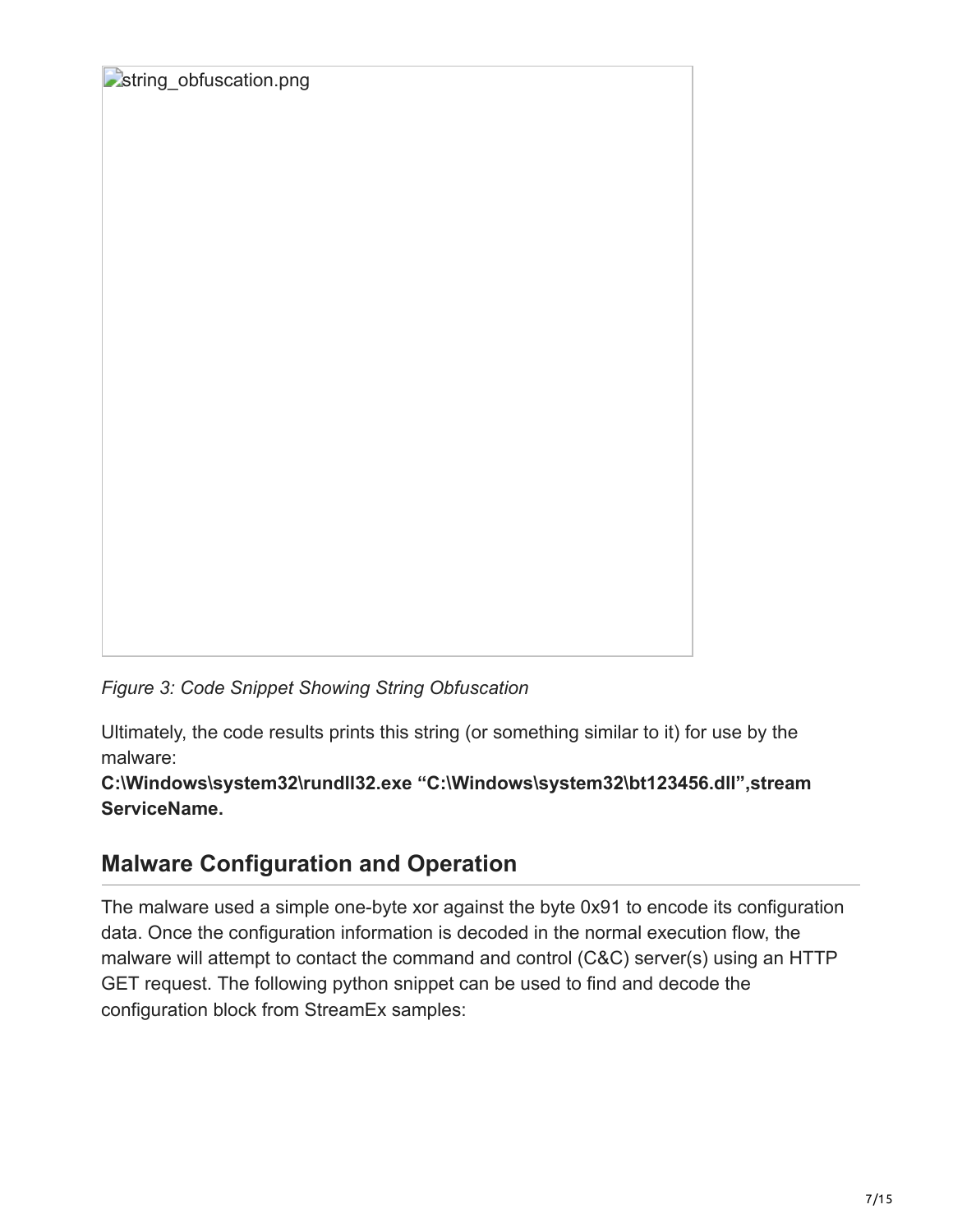```
def ex_decode(buf):
         offset = but.find("&@@f#") configblock = buf[offset+5:offset+5+0x3D8]
         out = " for byte in configblock:
                    out += chr(ord(byte)^0x91)
          return out
```
### *Figure 4: Python Code Snippet to Find and Decode StreamEx Configuration Block*

Interestingly, some of the samples appeared to utilize a log file to record the malware's network operations. After the connection is made with the C&C server, the malware can send and receive data and accept input from the attackers, allowing them to take full advantage of the backdoor's functionality. The log file that the malware writes to disk is located here: "%TEMP%\TT 2015.log". The data in the log is displayed in the following format (this is where the misspelled string 'start send requset' is seen on disk):

[processID threadID] [year-month-day hour:minute:second] start send requset tag:request

The log data can be seen in the screenshot of the log file below: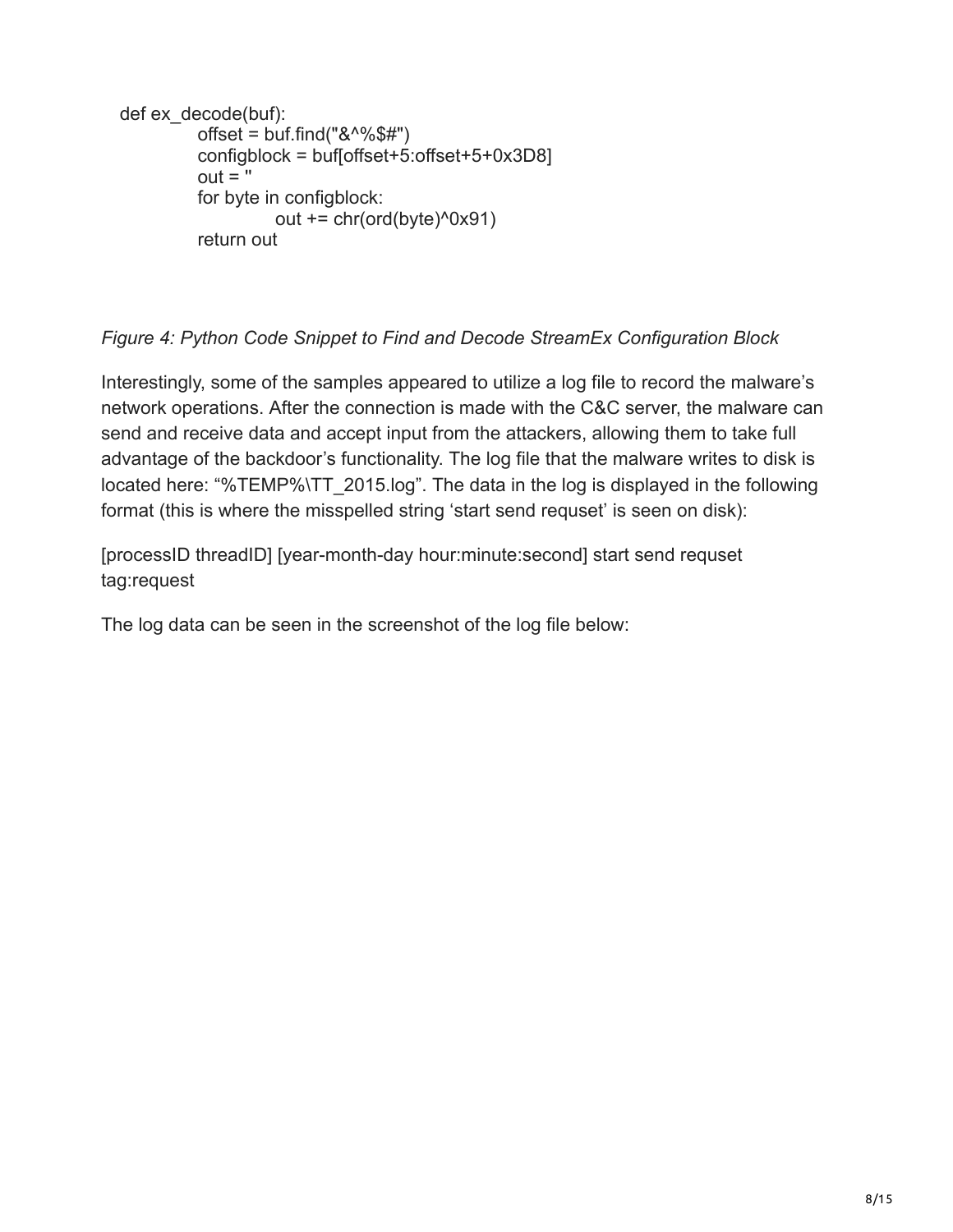**Dogfile\_example.png** 

*Figure 5: Log Data*

Pseudo code for the log file data: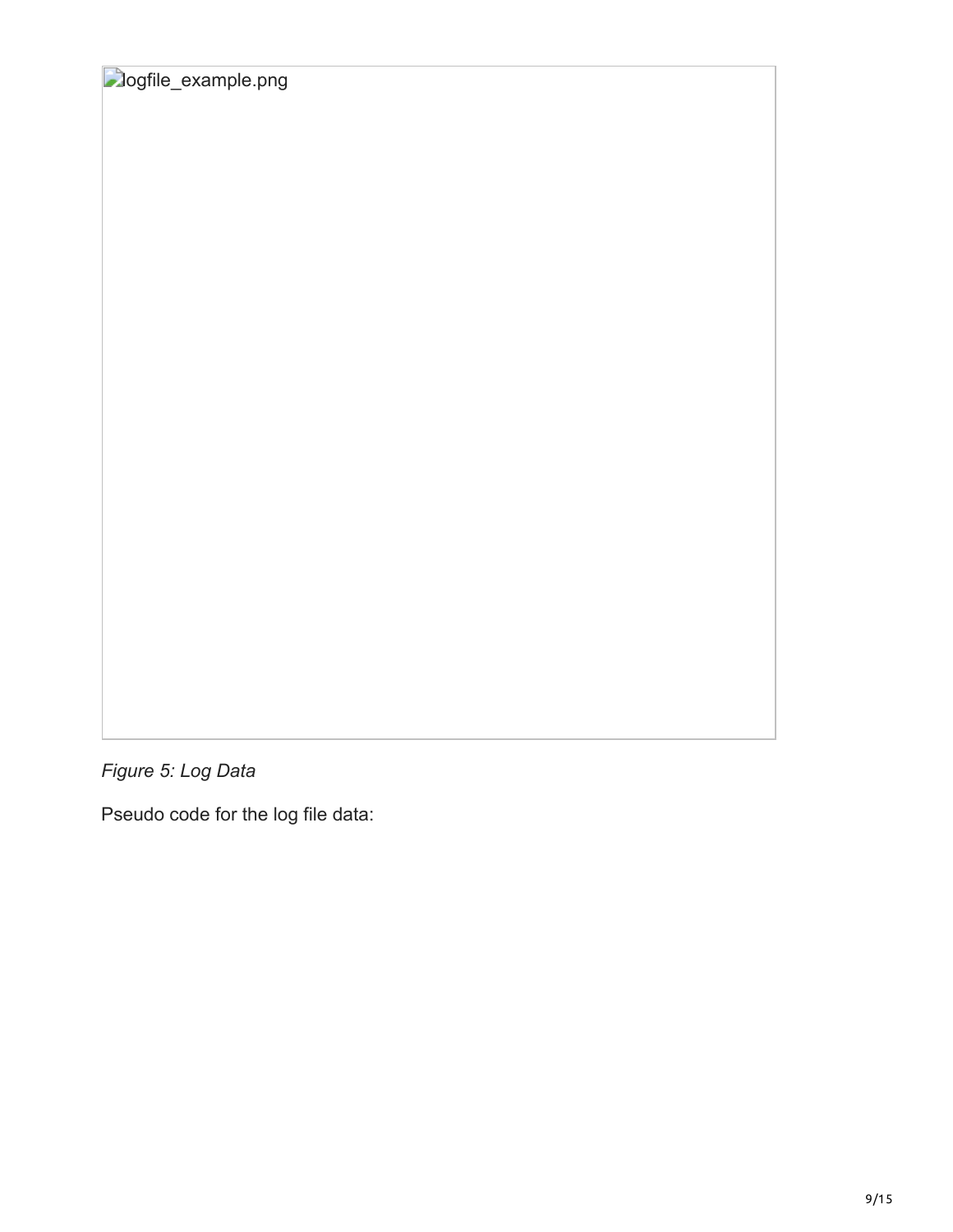## **tt\_2015log.png**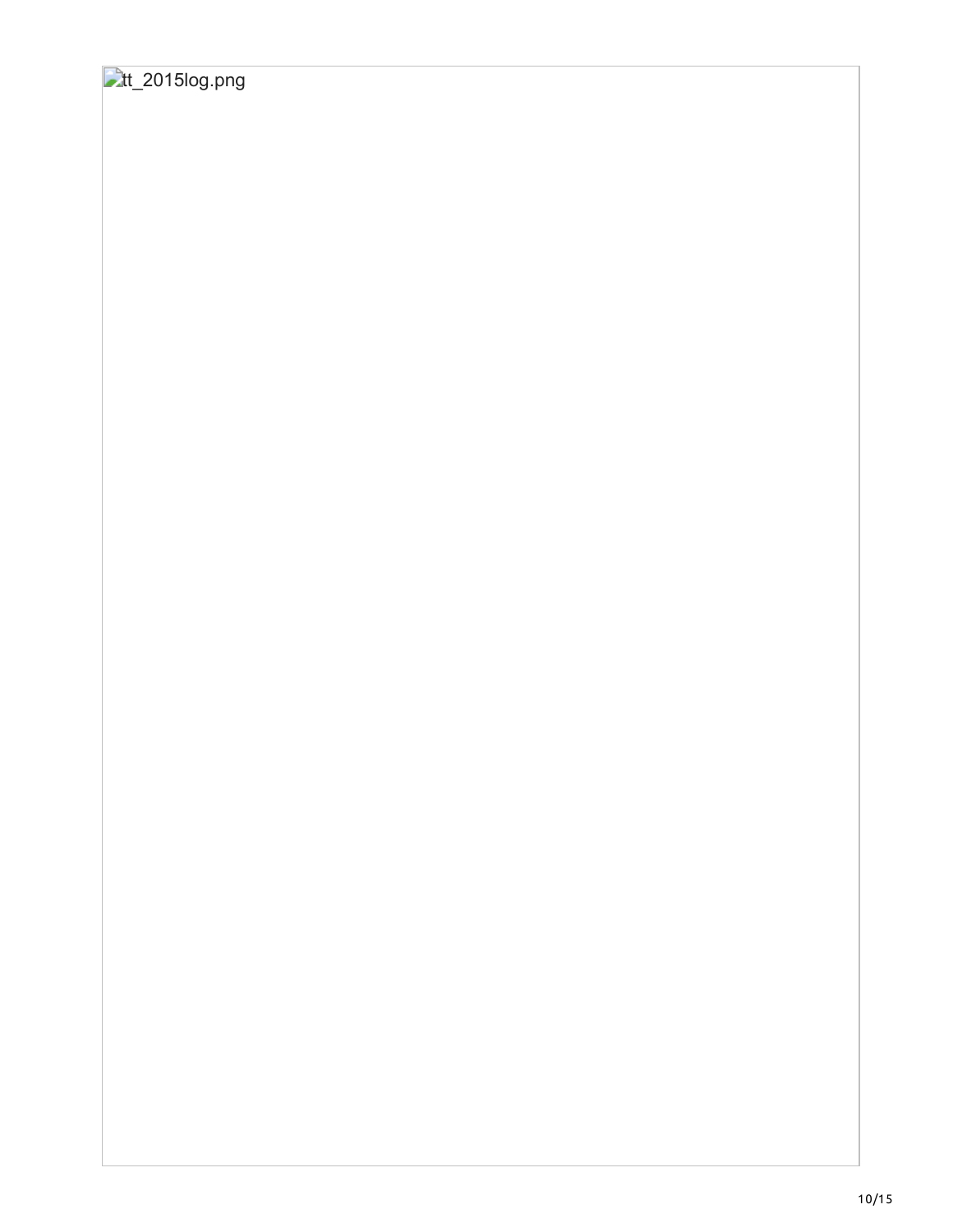### *Figure 6: Pseudo Code for the Log File Data*

Another simple spelling mistake was also present across all of the identified droppers: 'error. OpenSCManager faild'. Once the malware successfully makes a connection to one of the statically programmed domains, the attackers had the ability to instruct the malware to conduct various system operations to further their control over the victim's environment.

### **Distribution and Associated Malware**

Cylance identified several legitimate compromised Korean websites that were used to distribute StreamEx samples over the course of 2016. One of the most recent samples SPEAR found was served from the website 'www(dot)aceactor.co(dot)kr' and contained a configuration block dated October 16, 2016. A number of unique  $P\log X$  samples as well as another custom RAT were also served from the same website; they commonly used simple easy-to-remember names such as 'a.exe' or '32.exe'.

At the end of 2016, the group also took care to use private registration when reregistering domains that were originally purchased from a bulk reseller.

### **Mitigation**

If you use our endpoint protection product [CylancePROTECT®,](https://threatvector.cylance.com/cylance-vs-shell-crew-malware) you were already protected from this attack. If you don't have CylancePROTECT, [contact us](https://threatvector.cylance.com/contact-us) to learn how our AI-driven solution can predict and prevent unknown and emerging threats.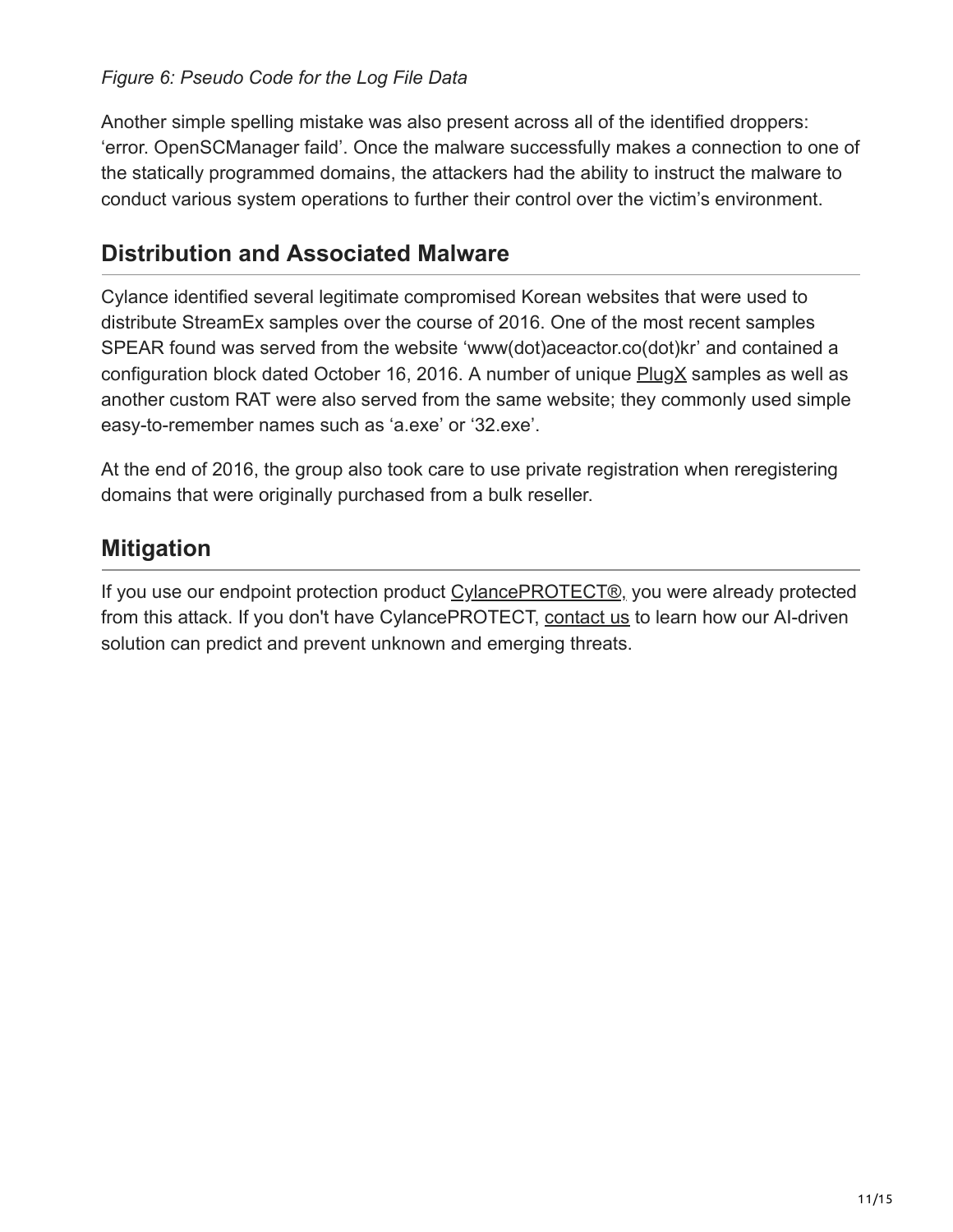*Figure 7: CylancePROTECT Console, Showing the Detection of Shell Crew Samples*

### **File Hashes (SHA256):**

#### **StreamEx 64-Bit Backdoors:**

04f69ebca26ee0ab2fc896f803102fdbb0700726074048755c55c891a9243423 37a2ede8de56fe85b4baf4220046dd2923d66ea7d906a5c009751f9f630aec0b 434df165b56c70ff5479ebd3f8d65c1585076c16a19e20bdee750c9f0119e836 50712f13f0ed2cabc264ec62581857468b2670e3a4226d76369c9367648b9ff0 5747de930d6f2dd456765aada5f31b4c2149388625399ae8d0c025cc8509880b 82a7f8c488cf287908f8f80b458bf19410f16ee0df0d8f2eb9f923efc3e0a2fa a20d81fcbdcfe6183eaaba489219c44942da3e5fc86ce383568b63b22e6981dc d26f914eb9f58f9efeba3ae5362cf605a371f881183da201a8528f9c9b65b5ad e5590c6eca821160d02c75025bf9ee30de418269471ae21bff422933fbb46720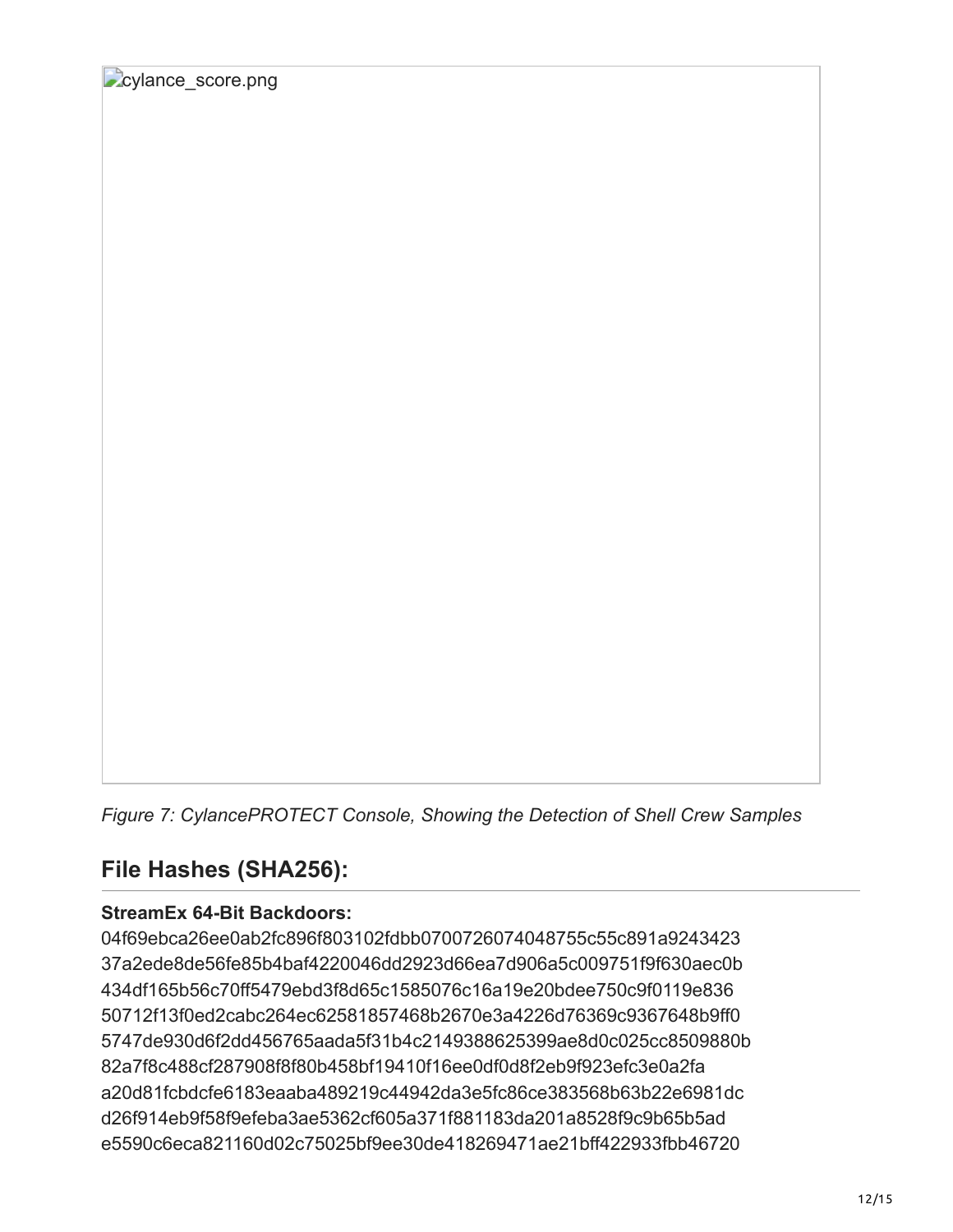#### **StreamEx 32-bit Backdoors:**

369dc64903c52f052ebe547511977f5d677614855da31c416fe13d8eb8ed1015 8269c8183fb5e50acf08dea65d8a3d99f406f7febd61dc361622f21b58570396 bfe4da21398a2ac19b04174a7754acc1c2d1725dac7e0651544ff46df9f9005d fd0c9c28781de60ed70f32b9e138ab7d95201a5f08a4bc0230b24493597022d7

#### **StreamEx Droppers:**

0f1623511432bac0d8f2a87169952df0b341d90ea1e4218a851b8cdb2b691e2d 60599a679efb167cc43746e5d58bb8f74b6fe57cb028950fde79bd9fd0e6b48b 6c80e57f4957d17c80c0fc5e5809e72ac157a70339163579b7e2f3c0d631dd6b 8171f3ca246c56d85bdac23ab09ffdaea09410165bf32ed72ef279d2ddaf745b

#### **Domains:**

www (dot) aceactor (dot) co.kr - *Compromised website* backup.microsoftappstore(dot)com dataserver.cmonkey3(dot)com google-helps(dot)com kpupdate.amz80(dot)com mail-help(dot)com mail-issue(dot)top microsoftupdating(dot)org microsoftwww(dot)com ns1.ccccc(dot)work ns1.superman0x58(dot)com ns1.xssr(dot)org ns2.ccccc.work ns2.superman0x58(dot)com ns2.xssr(dot)org qr1.3jd90dsj3df(dot)website r4.microsoftupdating(dot)org rouji.xssr(dot)org t2z0n9.microsoftappstore(dot)com temp.mail-issue(dot)top time-service(dot)org update.microsoftwww(dot)com updatecz.mykorean(dot)net uriupdate.newsbs(dot)net wwgooglewww(dot)com www.microsoftwww(dot)com wwwgooglewww(dot)com zy.xssr(dot)org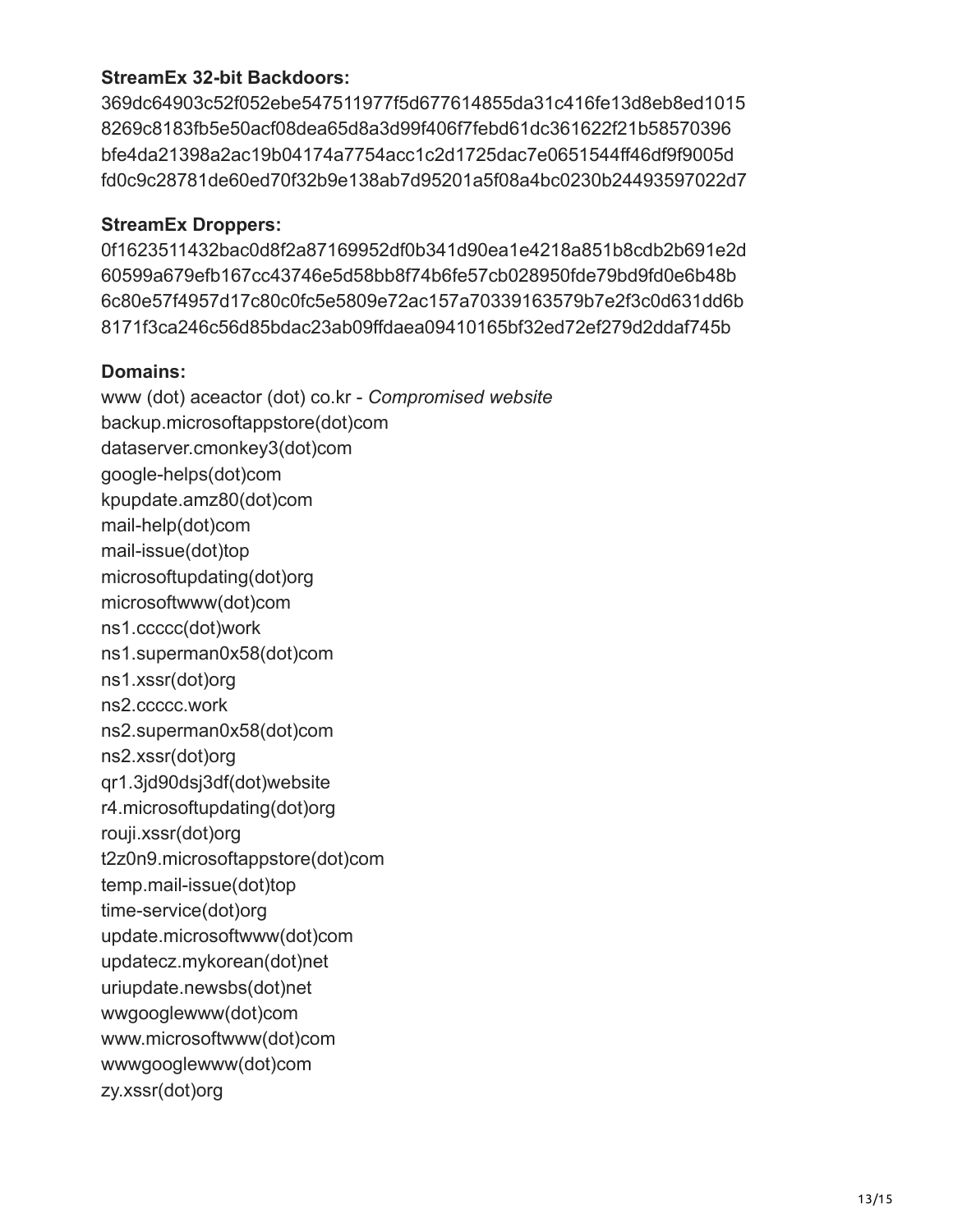#### **Suspected:**

seo777.f3322(dot)net sexy.f3322(dot)org allmnz(dot)com incsteelkor(dot)com

#### **IP Addresses:**

103.214.143.44 104.148.71.127 106.185.52.7 107.151.218.149 107.161.80.22 118.193.153.5 119.57.196.30 122.10.9.154 158.69.34.129 167.160.16.242 173.231.49.141 174.139.57.26 174.139.57.27 174.139.57.30 211.58.38.100 220.73.222.120 220.73.222.86 221.139.50.134 31.210.102.210 43.249.81.209 43.249.81.210 50.115.138.215 88.208.228.56 92.242.144.2

### **PDB Filepath:**

D:\pdb\ht\_d6.pdb

### **Yara Rule:**

```
rule StreamEx
{
strings:
$a = "0r+8DQY97XGB5iZ4Vf3KsEt61HLoTOuIqJPp2AlncRCgSxUWyebhMdmzvFjNwka="
$b = {34 ?? 88 04 11 48 63 C3 48 FF C1 48 3D D8 03 00 00}
$bb = {81 86 ?? ?? 00 10 34 ?? 88 86 ?? ?? 00 10 46 81 FE D8 03 00 00}
$c = "greendll"
```